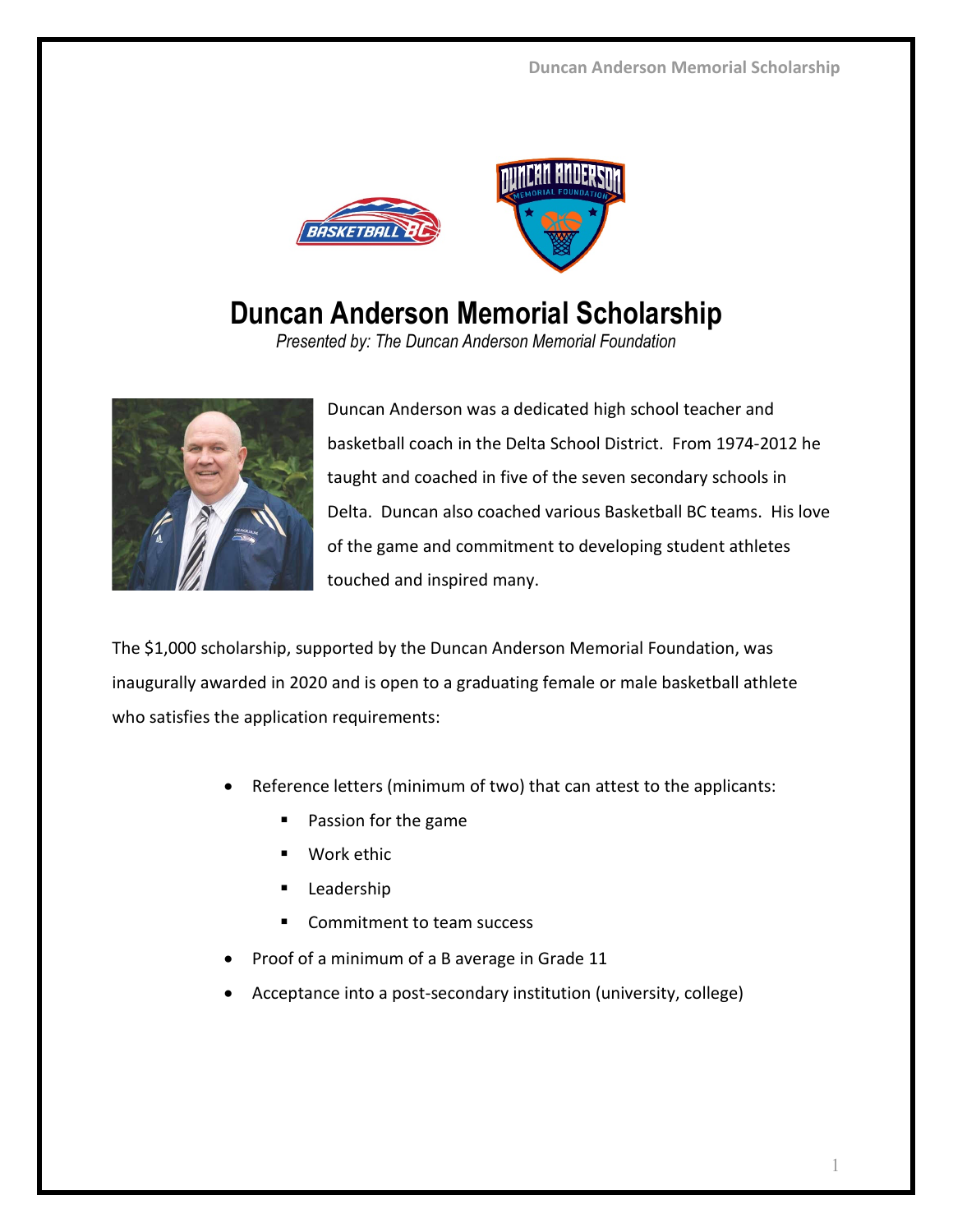## *Scholarship Rules and Regulations*

- 1) The Duncan Anderson Memorial Scholarship will be awarded to one graduating senior who resides in BC.
- 2) The successful recipient must:
	- a) be a current member of Basketball BC. [How to become a member.](https://www.basketball.bc.ca/index.php?NSWAT_url=membership)
	- b) be attending a Canadian University or College in the fall of the application year. In the case of a close decision, preference may be given to an applicant who is staying in British Columbia.
- 3) Financial need may be a consideration.
- 4) All applicants must follow the scholarship application process outlined in this policy to be considered for The Duncan Anderson Memorial Scholarship. Basketball BC reserves the right to forego processing any application forms from applicants who do not follow the procedure outlined below.
- 5) The funds will be withheld until such time the recipient provides proof of payment of tuition either the first semester or in full as well as proof of enrolment that he/she is attending a postsecondary institute.
- 6) A scholarship that is awarded, but not availed of within a year will be deemed to be null and void. The scholarship will then be awarded to a new candidate the following year.

## *Application Process*

- 1) All scholarship applications must be submitted no later than June  $30<sup>th</sup>$  of each year.
- 2) All application submissions must contain the following:
	- a) a completed application form.
	- b) minimum of two written references that can speak to the applicant's passion for the game, work ethic, leadership, and commitment to team success.
	- c) verified copy of your academic record for Grade 11.
	- d) offer of acceptance into a post-secondary institution.
- 3) Send application and required documents to Lawrie Johns with Subject Duncan Anderson Memorial Scholarship:

By mail:

Lawrie Johns Executive Director, Basketball BC 210-7888 200th Street Langley, BC V2Y 3J4

By email: [ljohns@basketball.bc.ca](mailto:ljohns@basketball.bc.ca)

4) The recipients will be notified by July  $31<sup>st</sup>$